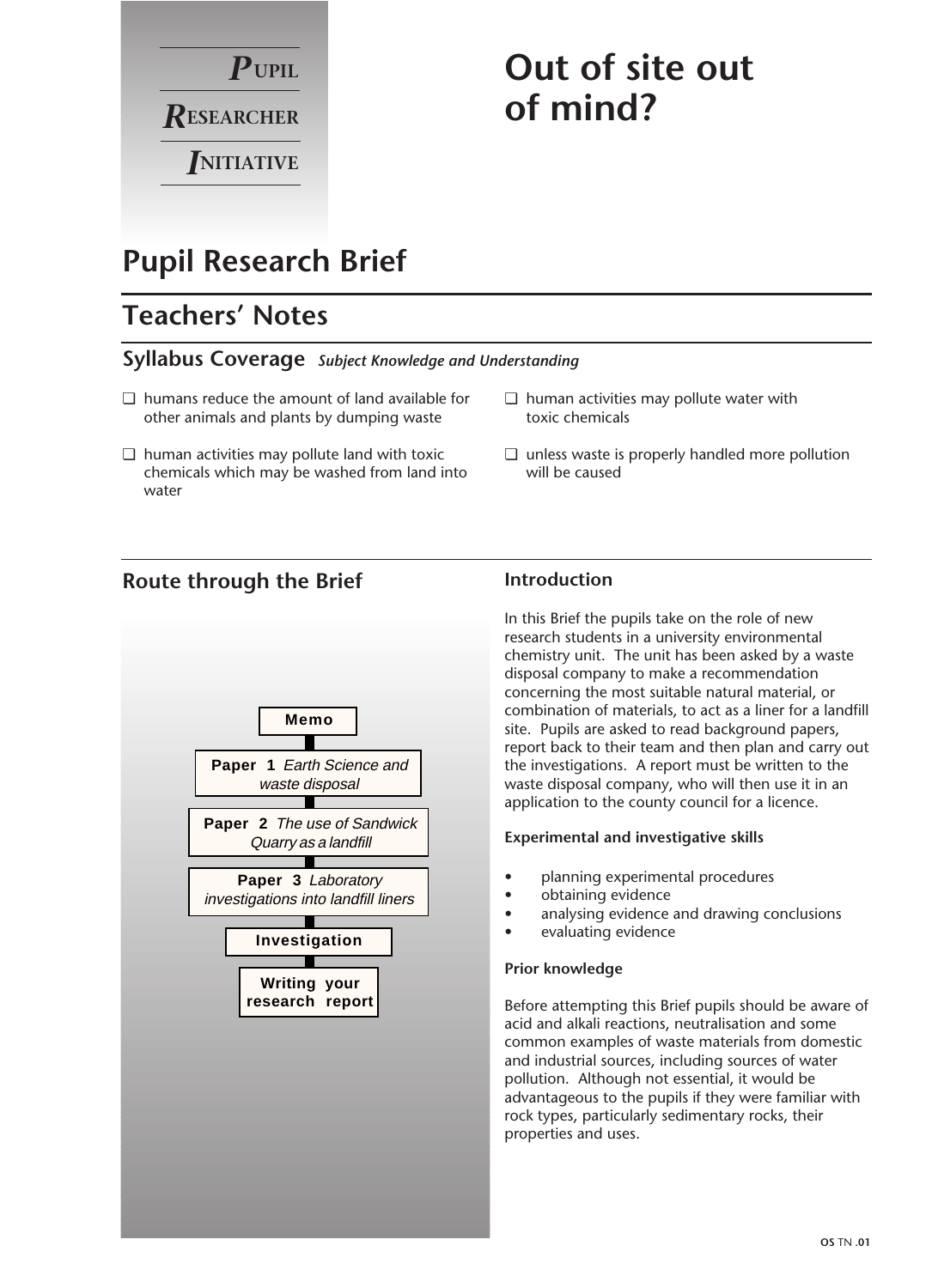#### **Running the Brief**

#### **Pupil grouping**

Pupils could work in a number of groupings during this Brief. Suggestions are:

| Initial briefing                       | whole class; teacher briefly<br>introduces and sets the<br>context for the Brief                                                             |
|----------------------------------------|----------------------------------------------------------------------------------------------------------------------------------------------|
| Planning meeting                       | groups of 6 suggested.<br>One pupil could be<br>nominated as the research<br>team leader<br>(Dr. J. Brown)                                   |
| Analysis of three<br>background papers | suggested that pairs of<br>pupils could each be given<br>one of the papers to<br>analyse and report back to<br>the meeting with<br>summaries |
| Carrying out<br>investigation          | pairs or groups of three or<br>four (depends on<br>equipment availability)                                                                   |
| Analysis of results                    | in pairs, threes or<br>individually if the work is<br>to be assessed                                                                         |
| Communication                          | compilation of written<br>reports (individual or<br>group) and whole class<br>discussion of results<br>(optional)                            |

#### **Timing**

The Brief should take 2-3 hours of classroom time. The time spent on the investigation can vary but the setting up of the test liners (cells) and the collection of leachate could be done in a double lesson. To save time, the papers could be set for homework. It would be beneficial if pupils could be given the opportunity later to report back to the rest of their group. Extra time may be needed to write up individual investigation reports, if these are to be used for examination assessment purposes

#### **Activities**

The teacher should issue the pupils with the **Study Guide** which provides pupils with a summary of what they should produce as they work through the Brief.

It can also act as a checklist for pupils to monitor their own progress. The Head of the Chemistry Division (teacher) should issue each group with a copy or copies of the **fax** and the **memo.** Each group will require one copy of each of the three **background papers.**

The memo acts as an agenda for group discussion and directs the pupils towards the required reading. The Brief is written so as to encourage the pupils to divide the reading tasks to save time (and paper) as well as giving them practice in communicating their findings. The papers are not 'real' but they are realistic. They draw on government documents, planning applications, and research carried out in the School of Earth Sciences, University of Birmingham.

**Paper 1** is written in a journalistic style and gives some background information about landfills, especially the vital role played by the geology of the area. The pairs looking at this paper are encouraged to reflect on the content by having to address comments written on the paper by the Head of the Chemistry Division. This paper describes some of the issues associated with landfill sites.

**Paper 2** is a report of a site investigation. This is an important prerequisite to obtaining a licence for waste disposal in landfill sites. The paper describes the location and gives site details. In addition, it mentions some of the practical ways that landfill sites can be managed to reduce pollution and nuisance.

**Paper 3** provides information about methods of researching liner materials, including examples of setting up test columns or cells. It also provides technical background into the composition of some materials suitable for liners. Again, comments written on the paper direct pupils in their reading.

The **final report** could be written in sections, with each pair producing a specific section, or it could be given to each pupil as a complete task. The subsections of the final report are listed on the fax sheet This should guide the pupils towards a realistic report structure.

Currently, a great deal of research is taking place into liner technology. This involves investigating the relative merits of different liner materials (both synthetic and natural) and in devising tests on liners. Some of the latter involve compressed air testing of seams (welds) and electronic mapping. Leak detection has evolved its own very advanced technology. Modern landfill sites use complete containment as the most effective means of controlling pollution. Landfill gas and leachate is collected and then pumped away from the site for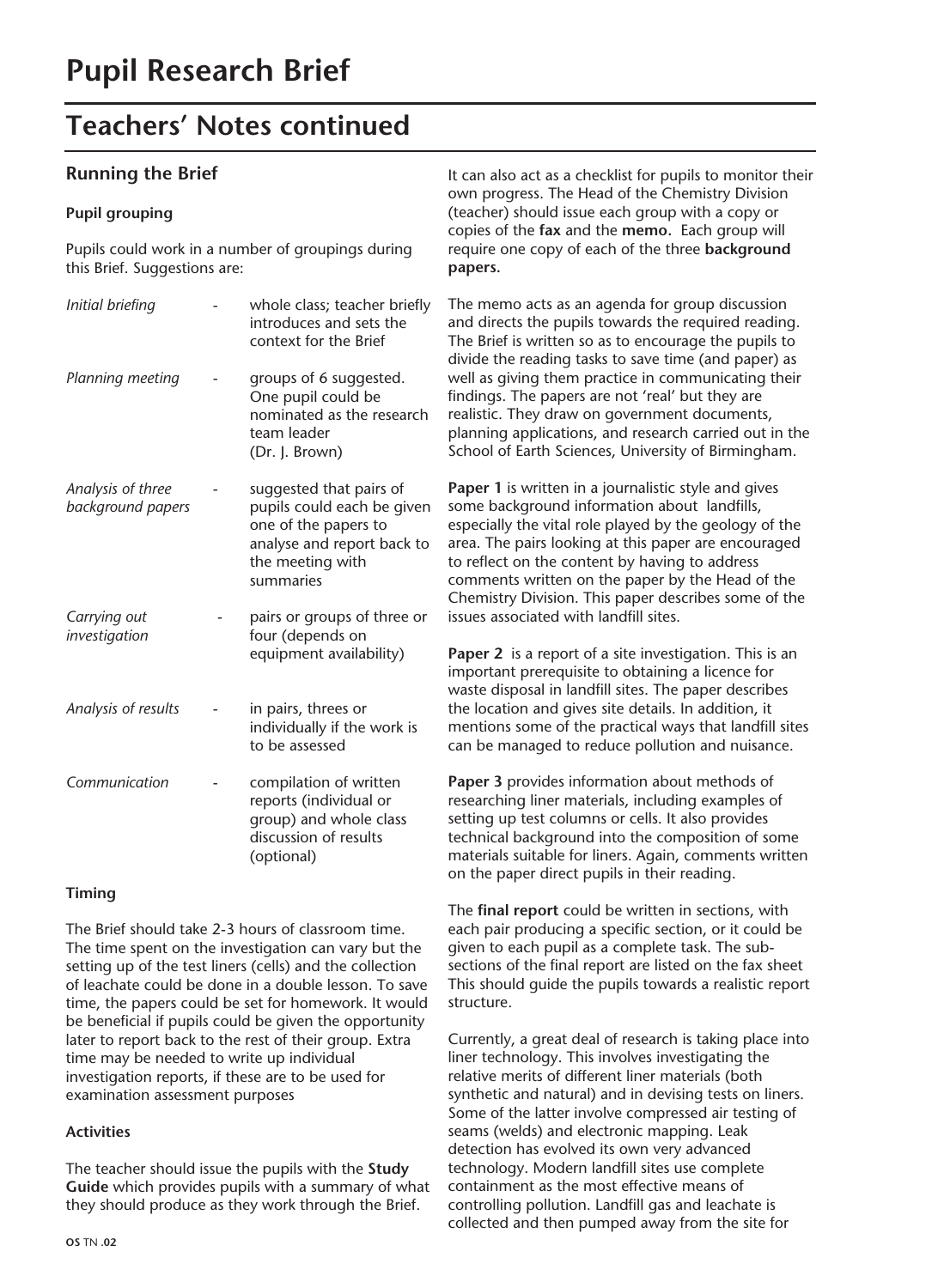treatment or to be used. The work that the pupils are being asked to carry out mimics the work in some research establishments, in that the pupils are designing and testing 'controlled cells'.

#### **Investigation and technical details**

The pupils take on the role of consultants, providing an answer to the question "What will be the best liner for the site?" Possible solutions/models can range from column experiments such as outlined in Figure 1 to scale models such as that in Figure 2. These models can be as sophisticated as the group wish. Paper 3 - Laboratory investigations into landfill liners is based on the research carried out at the School of Earth Sciences, University of Birmingham, as mentioned in the Introduction.

"Toxic" chemicals leaching from the site (leachate) could include cooking oil, acids (using normal pH range considered safe), food colourings or inks to give visible trace etc. The "leachate" will need to be prepared beforehand and could include a mixture of the above. If food colourings or inks are used, pupils could follow the movement of leachate through the column. Following collection at the end of the column the leachate could be analysed in simple terms e.g. pH, looking for traces of oil, and clarity.

#### Fig. 1 : Column Experiments *a) model using sand and gravel*





### **Notes on Figure 2 (on next page)**

- 1. Use damp sand and gravel to facilitate model making.
- 2. A hole will need to be drilled into the base of the tank to take a bung or tap.
- 3. The tank should be supported at the clay end to encourage drainage of the "leachate" towards the tap.
- 4. An alternative to the tap is to use plastic tubes as model "boreholes" down through the sand and collect samples from the bottom of these using a tube and syringe.

The fax transmission refers to rock samples from the Quarry that must be used to find out if they react with the leachate. Three sample materials from the quarry could be:

- clay
- sand
- chalk (calcium carbonate powder)

Possible other lining materials that could be incorporated to extend the investigation could include:

- waste paper
- plastic sheeting
- cement powder
- coal dust
- soil

plus any other sensible suggestions from the pupils.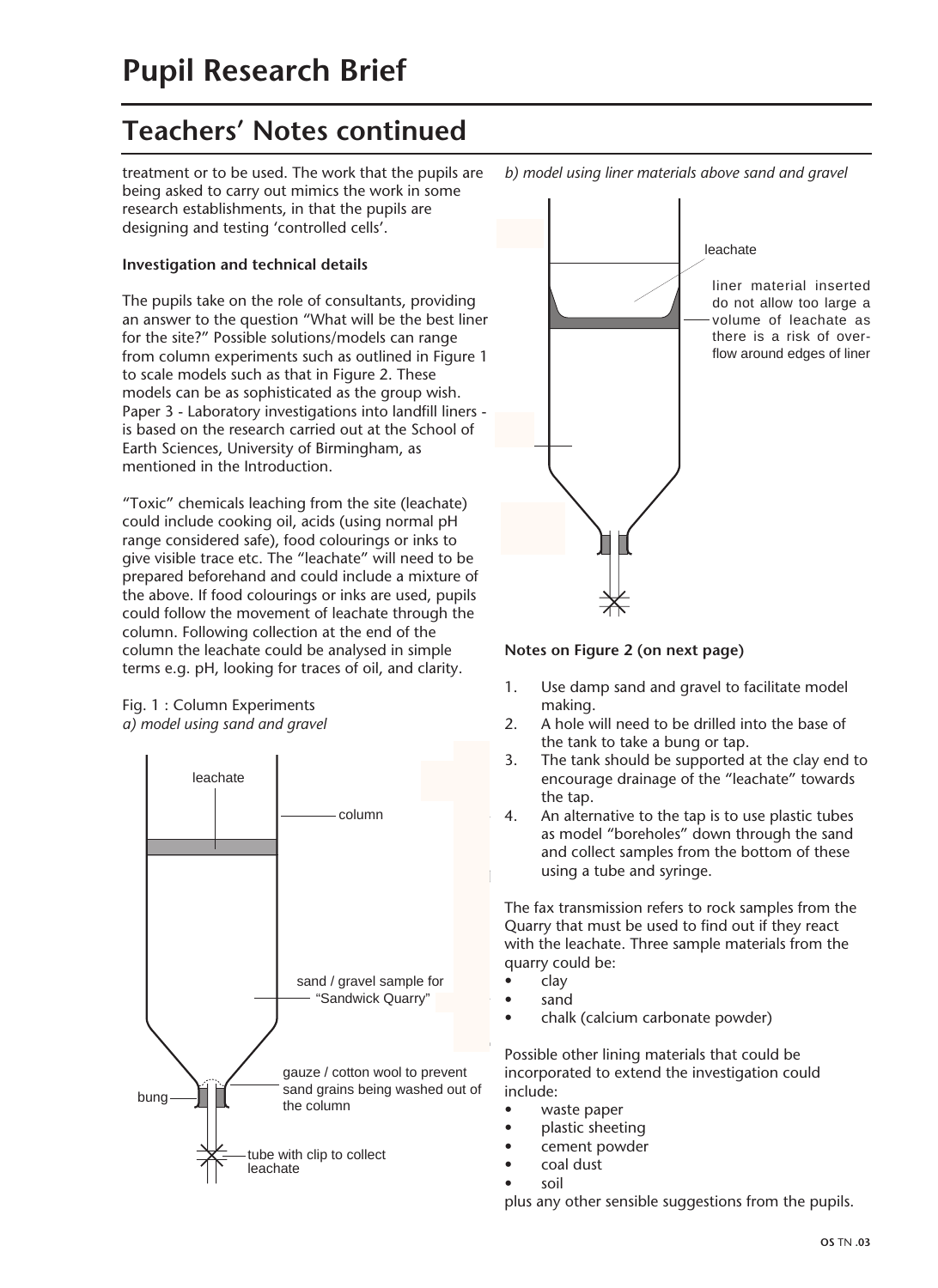Figure 2. A model of Sandwick quarry



Pupils should be able to make predictions based on the background information and their knowledge of materials. Variables include the types of pollutants; type and depth of liner; sand or gravel as the rock and volume/rate of flow of the pollutants.

Different groups could be given different aspects of the problem with perhaps some using the column type experiment, whilst others used the modelling approach.

*Using IT*. Light sensors could be used to measure leachate clarity.

### **Safety issues**

PLEASE NOTE: It is also important that you prepare your own risk assessments for the practical work in this Brief in the usual way.

*Dilute acids:* irritant

*If swallowed:* wash mouth and give water to drink. Seek medical attention.

*If in eyes:* flood eye with flowing tap water for at least 10 minutes. Seek medical attention

*If on skin:* flood area with water. Remove

contaminated clothing. Seek medical attention if skin damaged.

Wear eye protection

*Calcium hydroxide (cement powder):* irritant *If swallowed:* wash mouth and give water to drink. Seek medical attention.

*if inhaled*: remove to fresh air. Seek medical attention if breathing is even slightly affected. *If in eyes:* flood eye with flowing tap water and keep it flooded until no further effects. Seek medical attention and inform that material is alkali. *If on skin:* brush off solid and flood area with water. Remove contaminated clothing. Seek medical attention if large area affected or blistering occurs.

Wear eye protection. Wash hands after use. Cover cuts - gloves may be advisable.

*Dusts (coal / cement)* Breathing affected; more serious for asthmatics.

*If affected:* remove calmly to fresh air. Allow asthmatics to take medication; seek immediate medical attention if attack persists.

Do not allow dust to rise into air.

#### **Assessment issues for** *Experimental and Investigative Science* **(National Curriculum for England and Wales, Northern Ireland Curriculum)**

- P Planning 0 Obtaining evidence
- A Analysing evidence E Evaluating evidence

There are two investigations ,i.e. investigating the reaction between leachates and different rock samples and using columns or models to look at the effect of using various landfill liners.

The level of scientific knowledge needed to carry out these investigations will possibly restrict the level of marks which can be achieved by pupils in **Skill Area P** to the middle range or below. This is also likely to limit the marks available for **Skill Areas O, A and E.**